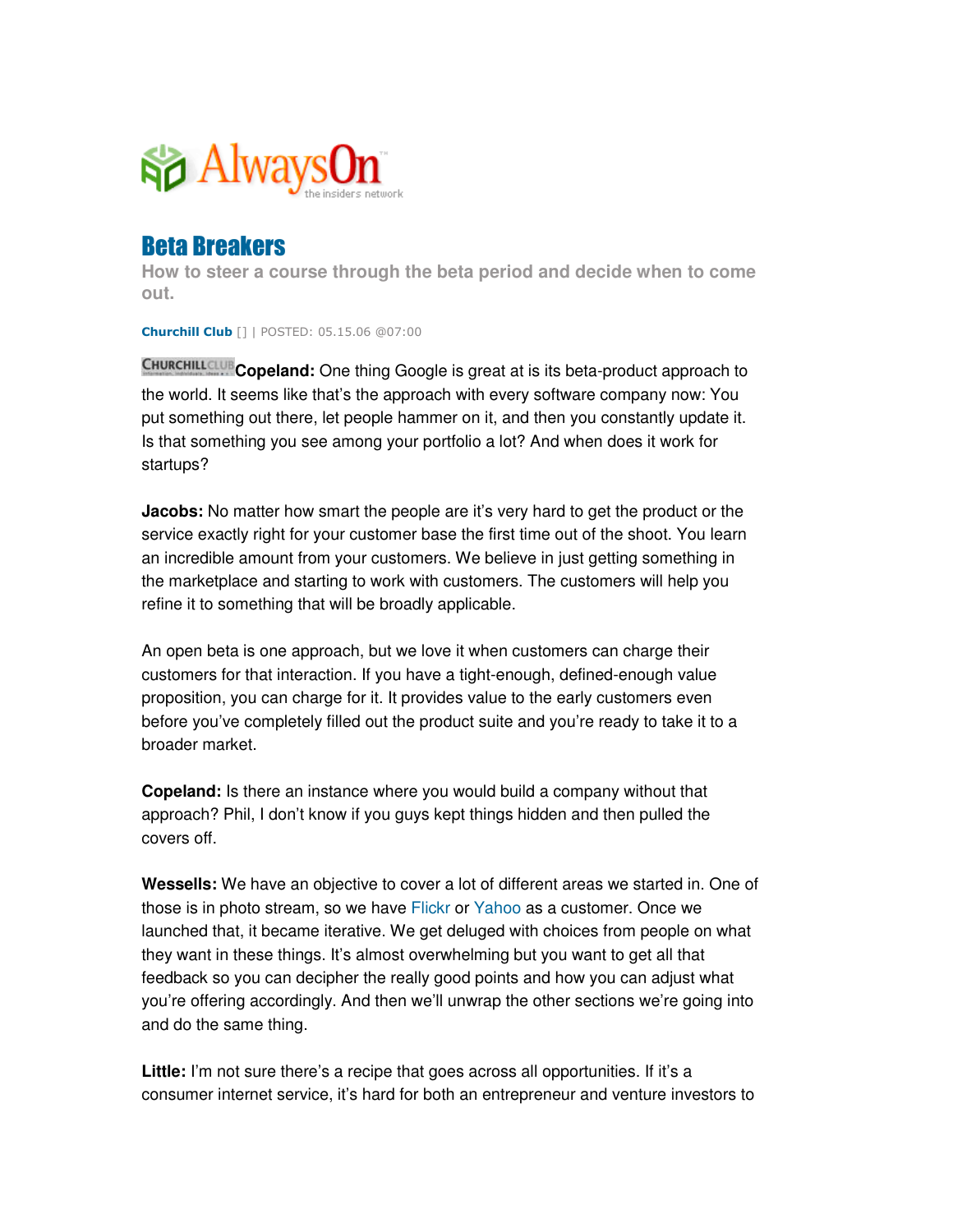determine which ones of the thousands of companies out there will take off. Most of the companies are flat line, flat line, flat line. In that, at some point there's a knee in the curve.

Consumers are fickle. It's practical to get the software or service out in the hands of customers and use their feedback to help give them what they want. You can do that with things like closed betas with a small group and improve it. It's very different, though, than if you're, say, a heavy business model innovation, where you're addressing a problem in which there's a few choke points—like wireless carriers that are highly concentrated. There's no reason for you not to be a stealth company until you've launched with your carriers in the marketplace. Why tip off your competitors? And if you give a carrier code that's beta and flaky, you're out the door. They want four nine's of reliability.

If you have the opportunity, try to proof things out in a very small way. Just like you're proving your trading marketplace with DVD trading, you might try something in one category in one geography and wait until you can prove out your ability to, say, get traffic, monetize that traffic for a higher amount than it costs you to get it if it's a web play. And once you have that,you can put money into scaling it because you've proven it out.

**Copeland:** Billy, at PeerFlix, did you guys develop the concept, model, and user interface in secret an then launch? Because your idea is fairly unusual and I can see people jumping all over it like: Hey, that's a good idea … Let's do BeerFlix or something!

**McNair:** It's hard in the consumer space to do a stealth period. A wireless play can develop and get the technology ready, get partnerships live in the background, and then go to market. On the consumer side, it's difficult to do because the consumers are your market.

We had a pretty long extended beta period. It was 12 months. It's different for every company. For us, beta meant—for lack of a precise definition—we could go from a conference room whiteboard to the site and just try things out on the site. Beta was about putting in the consumers'mind-set that we're in a testing mode and we're going to be changing things on the fly based on their feedback. If the site is not beta and it's generally available, and a consumer logs in one day then logs in the next day and sees a completely different pricing model, that's a little bit alarming. In a beta period, it's a little more acceptable that people say, 'Oh, well they're in beta; they're figuring things out as they go.'

The determination of when to come out of beta was made when we got to our stable baseline. At that point, any service is going to change and be iterative over time. But